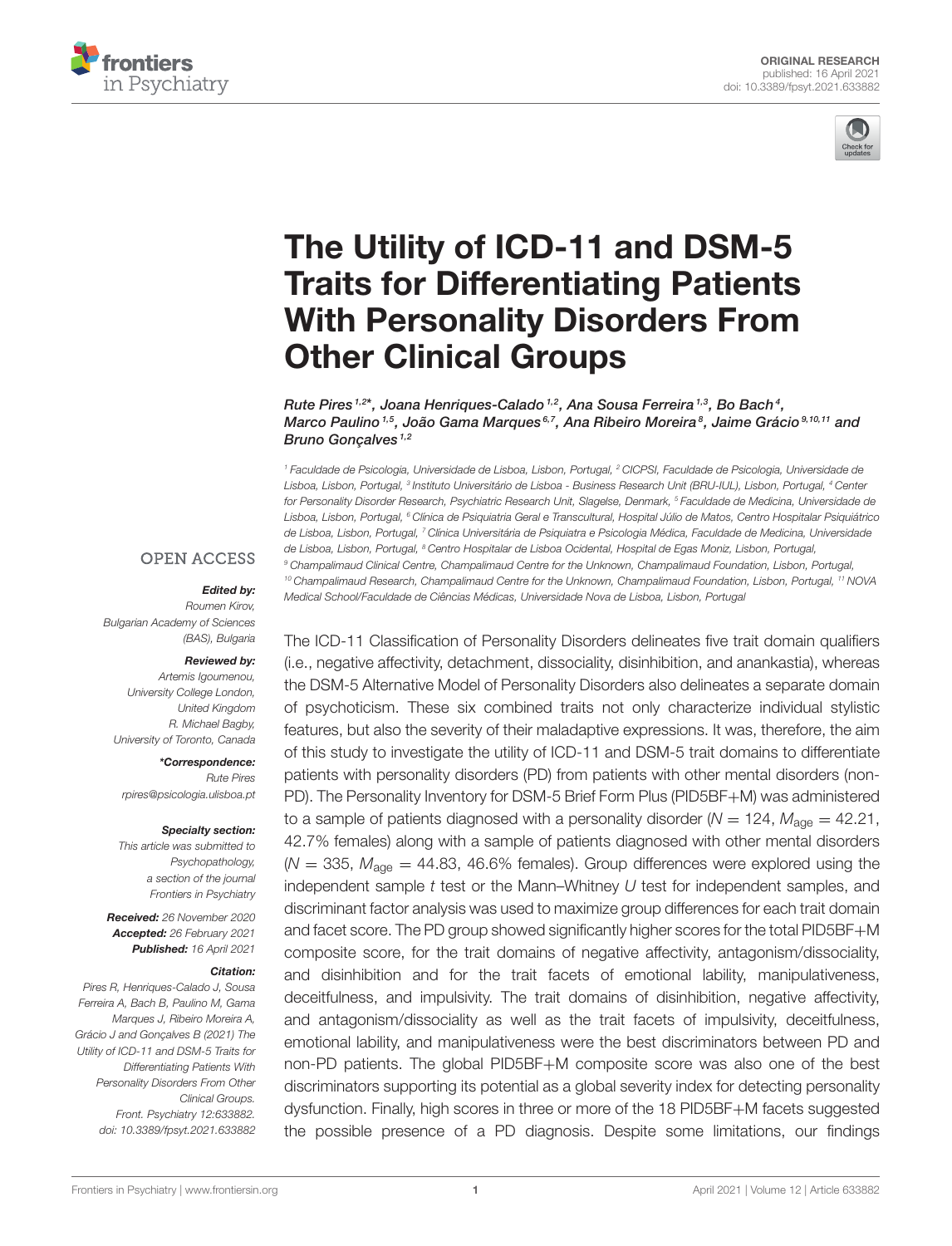suggest that the ICD-11 and DSM-5 traits have the potential to specifically describe the stylistic features that characterize individuals with PD, including the severity of their maladaptive expressions.

Keywords: ICD-11 classification of personality disorders, DSM-5 alternative model for personality disorders, personality disorders, severity, personality traits, PID5BF+M

### INTRODUCTION

There is broad consensus within the scientific community as to the supremacy of dimensional classification models over categorical models in the diagnosis of personality disorders (PD) [\(1,](#page-6-0) [2\)](#page-6-1). Moreover, a growing body of research suggests that the global severity of personality dysfunction should be central for PD diagnosis [\(3–](#page-6-2)[5\)](#page-6-3) while individual maladaptive expressions are best described in terms of specific traits [\(6,](#page-6-4) [7\)](#page-6-5). A PD classification system based on severity is expected to simplify the diagnostic process and is far more beneficial to clinical practice, allowing for a clear identification of those who are more disturbed and require a more intensive intervention (e.g., hospitalization vs. outpatient treatment). However, the stylistic manifestations of personality dysfunction may reveal specific areas of difficulty and are, therefore, also important to identify. Style indicates the likely expression of the pathology and gears the clinician toward the most appropriate type of intervention [\(3,](#page-6-2) [6,](#page-6-4) [8\)](#page-6-6).

Reflecting this trend, the recently released ICD-11 Classification of Personality Disorders [\(9\)](#page-6-7) and the DSM-5 Alternative Model of Personality Disorders (AMPD) [\(10\)](#page-6-8) consider impairments in self and interpersonal functioning as the core feature of PD and delineate levels of dysfunction. As mentioned, personality dysfunction may have different phenotypic manifestations with implications for treatment and outcomes. Therefore, both classification systems use pathological traits to characterize the stylistic expression of personality dysfunction. In the ICD-11 model, the traits are specifiers of personality dysfunction (i.e., severe personality dysfunction is expected to be associated with several pathological traits) while the DSM-5 model defines constellations of traits that characterize six personality disorders (e.g., for the diagnosis of borderline personality disorder, in addition to moderate or greater personality dysfunction, four or more of seven pathological traits must be present and at least one must be impulsivity, risk taking, or hostility) [\(9,](#page-6-7) [10\)](#page-6-8). The trait domains considered in both models are negative affectivity, detachment, antagonism/dissociality, and disinhibition. The two models particularly differ in terms of the psychoticism domain, which is not considered a personality trait domain in the ICD-11, and in terms of the anankastia domain, whose equivalent in the DSM-5 (compulsivity) was not retained in the final AMPD model for reasons of parsimony [\(9,](#page-6-7) [10\)](#page-6-8). Additionally, the DSM-5 recognizes facets within each trait domain, and the ICD-11 does not. Both models have made efforts to operationalize these specific trait features. The Personality Inventory for ICD-11 [\(11\)](#page-6-9) and the Personality Inventory for DSM-5 (PID5) [\(12\)](#page-6-10) have proven to efficiently assess the maladaptive traits of each model, helping clinicians to easily capture the most salient traits in each patient.

Considering the similarity of both classification systems, it would be helpful to clinicians if these two systems were harmonized [\(13,](#page-6-11) [14\)](#page-6-12). In fact, as previously mentioned, the preliminary versions of the DSM-5 included a compulsivity domain, akin to anankastia [\(15\)](#page-6-13). Currently, the DSM-5 addresses compulsivity/anankastia in terms of a low score in the disinhibition domain (i.e., rigid perfectionism) and a high score in perseveration [\(10\)](#page-6-8). However, experts stress that rigid perfectionism and perseveration do not capture the complexity of the compulsivity dimension [\(16,](#page-6-14) [17\)](#page-6-15), and research findings support a distinct compulsivity/anankastia domain [\(13,](#page-6-11) [14,](#page-6-12) [18\)](#page-6-16). In contrast to the DSM-5, the ICD-11 does not consider psychoticism as a personality feature as it describes mental functioning (bizarre behavior, unusual thoughts, and experiences) that characterizes schizophrenic spectrum disorders. Nonetheless, the DSM-5 psychoticism domain captures features of schizotypy that are close to normal functioning (i.e., unconventionality in appearance and thinking), therefore ranging from atypical normal functioning to more extreme schizophrenic-like features.

Recently, Kerber et al. [\(19\)](#page-6-17) developed the Personality Inventory for the DSM-5—Brief Form Plus (PID5BF+), an algorithm that assesses the DSM-5 and ICD-11 six trait domains (negative affectivity, detachment, antagonism/dissociality, disinhibition, anankastia, and psychoticism) and 17 facets. In the PID5BF+, the anankastia domain aligns with the DSM-5 algorithm and consists of the rigid perfectionism and perseveration facets. To better capture the features of the ICD-11 domain of anankastia, Bach et al. [\(14\)](#page-6-12) developed a modified version of the PID5BF+, the PID5BF+M, in which the perseveration facet, which contributes to the negative affectivity domain, was excluded and the orderliness, rigidity, and perfectionism sub-facets of the original rigid perfectionism facet were added. These three new anankastia facets are in keeping with the initial 37-facet version of the DSM-5 trait model that included the compulsivity domain [\(15\)](#page-6-13). Apart from these changes in the composition of the anankastia domain, the other PID5BF+ domains have remained unchanged. Therefore, each PID5BF+M domain is composed of three facets, and each facet is composed of two items. The PID5BF+M was validated with international PID5 data. Although the ICD-11 classification system does not describe personality at a facet level, research with the PID5BF+M [\(14\)](#page-6-12) reveals that the ICD-11 trait domain may be adequately characterized by means of DSM-5 trait facets.

According to the ICD-11 approach, global PD severity rather than specific trait qualifiers are meant to differentiate PD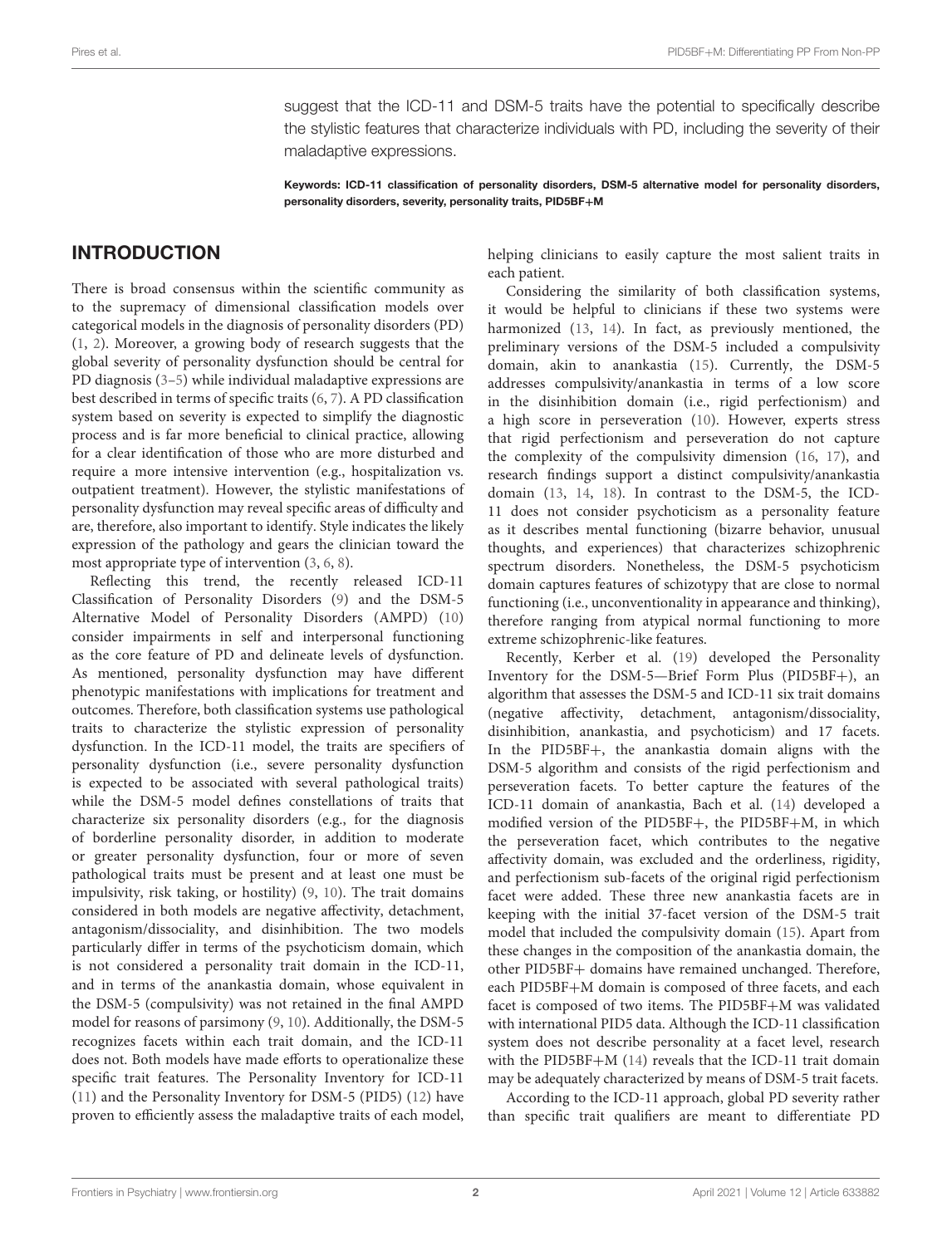from non-PD patients. Nevertheless, it is well-established that severity represents the global quality ("g-factor") that links all maladaptive personality features [\(3,](#page-6-2) [6,](#page-6-4) [8,](#page-6-6) [20\)](#page-6-18). Moreover, the ICD-11 PD classification states that individuals with more severe personality disturbance tend to have a greater number of prominent trait domains [\(9\)](#page-6-7). This implies higher scores across the trait domains, thus indicating more complexity, which, in turn, indicates PD severity. Therefore, the number, complexity, and severity of maladaptive traits indicate the global severity of personality dysfunction [\(3\)](#page-6-2). This is also consistent with the official PID5 user's guide, which literally instructs users to calculate the overall personality dysfunction score (i.e., total and individual PID5 scores) to track changes in the severity of the individual's personality dysfunction over time [\(10\)](#page-6-8). Moreover, research supports the understanding that PID-5 traits are substantially related to measures of functional impairment [\(21\)](#page-6-19).

The current study sought to investigate the utility of the PID5BF+M total score along with specific domain and facet scores in differentiating patients with PDs from other psychiatric patients. The use of the PID5BF+ as a proxy of severity is particularly supported in a comparative study by Zimmermann et al. [\(22\)](#page-6-20), which found the total PID5BF+ score to align well with a number of PD severity measures.

# MATERIALS AND METHODS

### Participants and Procedures

The sample of patients with PD consisted of 124 patients aged between 18 and 68 years ( $M_{\text{age}} = 42.21$  years, SD = 11.76 years, 57.3% males, 42.7% females), 64.5% of whom had a cluster B diagnosis (56.6% had borderline personality disorder). In the PD sample, 56.5% of the patients had comorbid psychopathology. The most common comorbid disorders included substancerelated and addictive (22.6%), depressive (17.7%), and bipolar disorders (10.5%).

The sample of patients with other diagnoses (39.1% depressive, 29.6% substance-related and addictive, and 15.5% bipolar and related disorders) was composed of 335 patients, aged 18 to 76 years ( $M_{\text{age}} = 44.83$  years, SD = 12.59 years, 53.4% males, 46.6% females). Individuals with a comorbid PD were excluded from this sample.

Data collection was carried out within the scope of the adaptation of the PID5 [\(12\)](#page-6-10) for Portugal. The study design was approved by the ethics committees of the affiliated and host institutions, and the research protocol consisted of a sociodemographic questionnaire and four personality tests, one of which was the PID5. At the time of data collection, the patients were having treatment at mental health units. In each affiliated mental health institution, a psychiatrist or psychologist (co-authors of this paper) coordinated the sampling procedures. Patients were selected according to their DSM-5 diagnosis and the study's inclusion and exclusion criteria. The study inclusion criteria were adults above 18 years undergoing treatment at mental health units. Diagnoses of intellectual disability, schizophrenia, and major and mild neurocognitive disorders were the exclusion criteria. Some of the patients responded to the research protocol during brief hospitalization periods (for conditions such as eating or affective disorders). Others were outpatients, admitted sequentially in the sample whenever they had a follow-up consultation. Patients were informed that participation in the study was voluntary, that they could withdraw their participation at any time, that no identifying information would be asked, and that the data would be used exclusively in a scientific study.

### **Instruments**

PID5BF+M: The Modified Version of the PID5BF+ [\(14\)](#page-6-12). The PID5BF+ [\(19\)](#page-6-17) is a 34-item self-report that was developed to combine DSM-5 and ICD-11 traits within six domains (negative affectivity, detachment, antagonism/dissociality, disinhibition, anankastia, and psychoticism). The selection of items from the original PID5 item pool was carried out by means of ant colony optimization algorithms [see details in Kerber et al. [\(19\)](#page-6-17)]. In the PID5BF+M [\(14\)](#page-6-12), the anankastia domain was revised, and the changes in its operationalization were empirically validated [see details in Bach et al. [\(14\)](#page-6-12)]. The PID5BF+M comprises 36 items that delineate 18 facets in the six trait domains (three facets per domain). High scores indicate greater dysfunction in a specific trait facet or domain [\(14\)](#page-6-12). Following the procedure of Zimmermann et al. [\(22\)](#page-6-20) for the PID5BF+, a total PID5BF+M score was also computed as a global index of personality dysfunction. Our PID5BF+M data was derived from complete PID5 data.

### Data Analysis

Analyses were undertaken with IBM SPSS Statistics (v.25, SPSS Inc., Chicago, IL). Descriptive statistics for the facets, domains, and total PID5BF+M score were obtained, and the domains' and total PID5BF+M score reliability was examined through Cronbach's alphas in both PD and non-PD samples. To explore the normality of the scales' distributions, the following criteria were used: skewness, kurtosis, Kolmogorov–Smirnov goodnessof-fit test  $(N > 30)$ , steam and leaf diagrams, and Q-Q plots. Group differences were explored using the independent sample t test whenever the PID5BF+M scales followed a normal distribution. Effect sizes were tested through Cohen's d, in which the effect size was considered small when  $d \leq 2.0$ , medium when  $0.20 < d \leq 0.50$ , large when  $0.50 < d \leq 1.0$ , and very large when  $d > 1.0$ . The Mann–Whitney U test for independent samples was used when the PID5BF+M scales did not follow a normal distribution. Effect sizes were tested through  $r = Z/\sqrt{N}$ ,  $N = n_{PD}$  $+ n_{non-PD}$ , in which the effect size was considered small when  $0.10 \le r < 0.30$ , medium when:  $0.30 \le r < 0.50$ , and large when: r  $\geq$  0.50. Discriminant factor analysis was used to maximize group differences in each PID5BF+M trait domain and facet. Finally, the minimum number of facets with high rates  $[>2 (23)]$  $[>2 (23)]$  $[>2 (23)]$  that differentiate PD from non-PD diagnosis was examined.

# RESULTS

Cronbach's alphas for the six PID5BF+M domains were moderate although slightly higher in the non-PD sample. In the PD sample, the mean Cronbach's alpha was 0.70, ranging from 0.65 at the lowest level for detachment to 0.76 for psychoticism.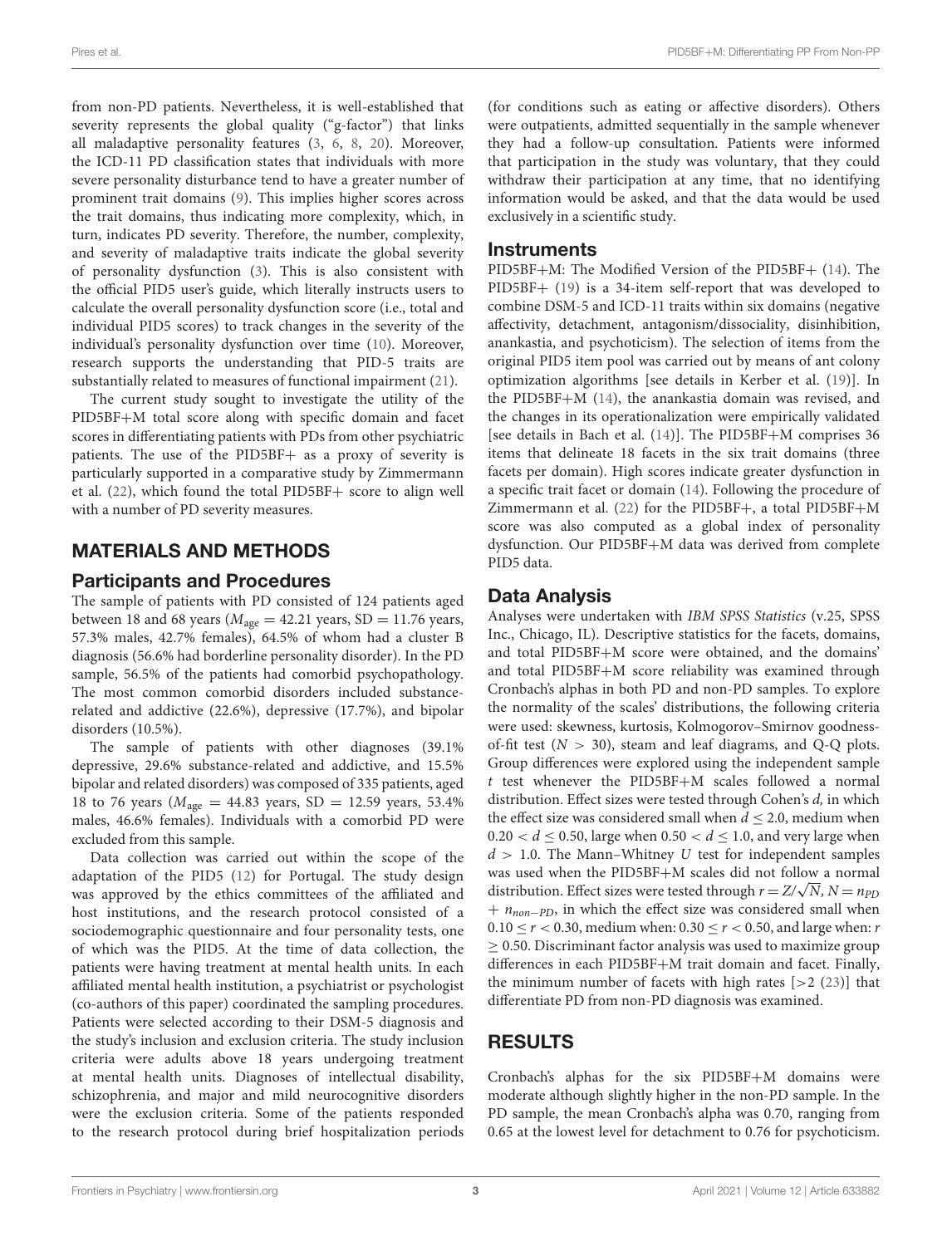<span id="page-3-0"></span>TABLE 1 | PID5BF+M scales' means (M), standard deviations (SD), t tests (t) and effect sizes (d) in the personality disorder (PD) and non-personality disorder (non-PD) samples.

|                               | PD<br>$(N = 124)$ |      | Non-PD<br>$(N = 335)$ |           |          |                  |      |
|-------------------------------|-------------------|------|-----------------------|-----------|----------|------------------|------|
|                               |                   |      |                       |           |          |                  |      |
|                               | М                 | SD   | М                     | <b>SD</b> | t        | $\boldsymbol{p}$ | d    |
| Emotional lability            | 1.85              | 0.87 | 1.65                  | 0.85      | 2.26     | 0.012            | 0.23 |
| Anxiety                       | 1.98              | 0.87 | 1.92                  | 0.88      | 0.74     | 0.231            |      |
| Separation insecurity         | 1.53              | 0.89 | 1.38                  | 0.87      | 1.62     | 0.054            |      |
| Withdrawal                    | 1.14              | 0.83 | 1.13                  | 0.84      | 0.15     | 0.443            |      |
| Anhedonia                     | 1.30              | 0.86 | 1.18                  | 0.83      | 1.32     | 0.100            |      |
| Intimacy avoidance            | 0.88              | 0.86 | 1.02                  | 0.88      | $-1.56$  | 0.060            |      |
| Manipulativeness              | 0.75              | 0.83 | 0.58                  | 0.77      | 2.07     | 0.020            | 0.21 |
| Deceitfulness                 | 1.26              | 0.87 | 1.06                  | 0.78      | 2.30     | 0.011            | 0.25 |
| Grandiosity                   | 0.88              | 0.82 | 0.86                  | 0.81      | 0.28     | 0.389            |      |
| Irresponsibility              | 0.83              | 0.80 | 0.73                  | 0.78      | 1.21     | 0.114            |      |
| Impulsivity                   | 1.69              | 0.81 | 1.42                  | 0.80      | 3.20     | 0.000            | 0.34 |
| Distractibility               | 1.71              | 0.79 | 1.60                  | 0.76      | 1.41     | 0.079            |      |
| Unusual beliefs & experiences | 1.21              | 0.87 | 1.12                  | 0.87      | 1.01     | 0.156            |      |
| Eccentricity                  | 1.15              | 0.90 | 1.03                  | 0.84      | 1.33     | 0.093            |      |
| Perceptual dysregulation      | 0.80              | 0.86 | 0.75                  | 0.77      | 0.64     | 0.261            |      |
| Perfectionism                 | 1.50              | 0.85 | 1.48                  | 0.85      | 0.09     | 0.463            |      |
| Rigidity                      | 1.91              | 0.71 | 1.83                  | 0.75      | 1.09     | 0.138            |      |
| Orderliness                   | 1.05              | 0.76 | 1.06                  | 0.83      | $-0.12$  | 0.455            |      |
| Negative affectivity          | 1.79              | 0.63 | 1.65                  | 0.60      | 2.19     | 0.015            | 0.23 |
| Detachment                    | 1.11              | 0.60 | 1.11                  | 0.64      | $-0.078$ | 0.469            |      |
| Antagonism                    | 0.96              | 0.64 | 0.83                  | 0.62      | 2.05     | 0.021            | 0.21 |
| <b>Disinhibition</b>          | 1.41              | 0.60 | 1.25                  | 0.58      | 2.62     | 0.005            | 0.26 |
| Psychoticism                  | 1.05              | 0.69 | 0.96                  | 0.68      | 1.28     | 0.101            |      |
| Anankastia                    | 1.48              | 0.59 | 1.46                  | 0.65      | 0.435    | 0.332            |      |
| Total PID5BF+M                | 1.30              | 0.40 | 1.21                  | 0.43      | 2.03     | 0.022            | 0.21 |

Small effect:  $d \le 2.0$ , medium effect:  $0.20 < d \le 0.50$ , large effect:  $0.50 < d \le 1.0$ , and very large effect:  $d > 1.0$ .

Regarding the non-PD sample, the mean Cronbach's alpha was 0.72, ranging from 0.66 at the lowest level for negative affectivity to 0.77 for psychoticism. As for the total PID5BF+M score, in the PD sample the alpha was 0.86, and in the non-PD sample the alpha was 0.89.

[Table 1](#page-3-0) presents the descriptive statistics, t tests, and effect sizes for all the PID5BF+M scales although seven scales (anxiety, withdrawal, intimacy avoidance, manipulativeness, unusual beliefs and experiences, eccentricity, and orderliness) did not lean toward normality. Considering the robustness of parametric statistics against non-normality variables and for the sake of clarity in the results' presentation, the option was taken to present the t test results, discussing eventual discrepancies with the Mann–Whitney U results whenever necessary.

The PD group showed significantly higher scores for the PID5BF+M total score, the trait domains of negative affectivity, antagonism, and disinhibition, and for the trait facets of emotional lability, manipulativeness, deceitfulness and impulsivity. A small effect size was found for manipulativeness with the Mann–Whitney  $U$  ( $Z = -2.189$ ,  $p = 0.015$ ,  $r = 0.10$ ), whereas effect sizes tested through Cohen's d were medium for the total score and all the trait facets and domains.

Discriminant factor analysis results for the PID5BF+M domains and total are displayed in **[Table 2](#page-4-0)**. **[Table 3](#page-4-1)** shows the 10 more discriminative PID5BF+M traits (PID5BF+M facets and total).

The trait domains of disinhibition, negative affectivity, and antagonism were the best discriminators among patients with PD and patients with other diagnoses. The antagonism domain (i.e., ICD-11 dissociality) showed the best predictive capacity (57.1%). The PID5BF+M total score discriminated better than the remaining trait domains among PD and non-PD patients.

The trait facets of impulsivity, deceitfulness, emotional lability, manipulativeness, separation insecurity, intimacy avoidance, distractibility, eccentricity, and anhedonia were the best discriminators among patients with PD vs. patients with other diagnoses. Of these, the manipulativeness facet showed the best predictive capacity (60.8%). The PID5BF+M total was the fifth best discriminator among the two groups.

**[Table 4](#page-5-0)** presents the number and percentage of individuals with a PD diagnosis or other diagnosis scoring above 2 in the 18 PID5BF+M facets and in the seven traits that significantly differentiated the groups (i.e., negative affectivity, antagonism,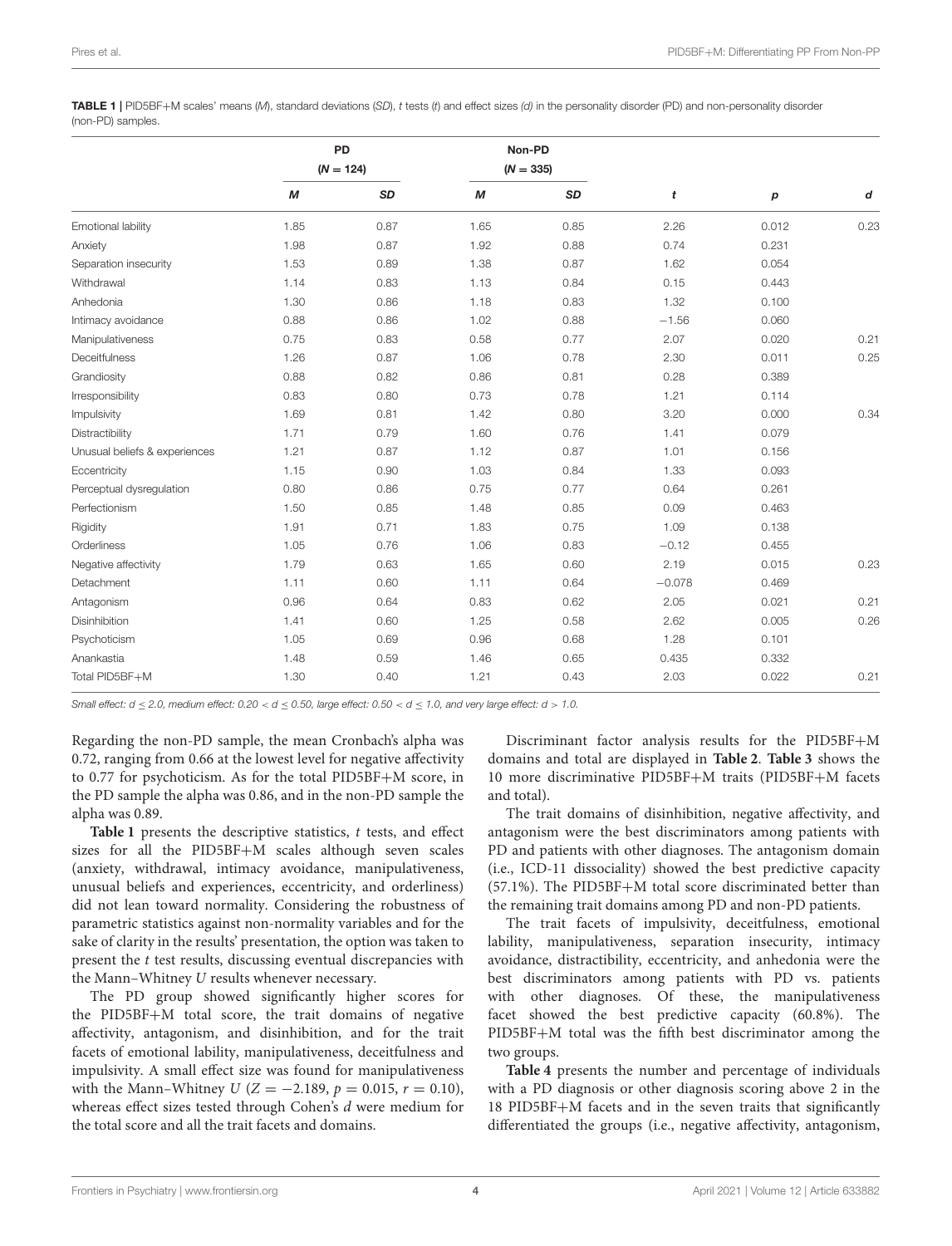<span id="page-4-0"></span>

| <b>TABLE 2</b>   Discriminant factor analysis for the PID5BF+M trait domains and total |
|----------------------------------------------------------------------------------------|
| in the personality disorder (PD) and non-personality disorder (non-PD) samples.        |

|                | <b>Rank Most</b><br>discriminative<br>variable | Mean PD<br>$(N = 124)$ | <b>Mean Non-PD</b><br>$(N = 335)$ | Percentage of well<br>classifiedb |
|----------------|------------------------------------------------|------------------------|-----------------------------------|-----------------------------------|
|                | 4 Disinhibition                                | 1.41                   | 1.25                              | 52.5%                             |
| 2              | 1 Negative affectivity                         | 1.79                   | 1.65                              | 54.9%                             |
| З              | 3 Antagonism <sup>a</sup>                      | 0.96                   | 0.83                              | 57.1%                             |
| $\overline{4}$ | 7 Total PID5BF+M                               | 1.30                   | 1.21                              | 54.0%                             |
| 5              | 5 Psychoticism                                 | 1.05                   | .96                               | 52.1%                             |
| 6              | 6 Anankastia                                   | 1.48                   | 1.46                              | 50.3%                             |
| 7              | 2 Detachment                                   | 1.11                   | 1.11                              | 50.1%                             |

a Best predictive capacity.

<sup>b</sup>Two-fold cross-validation.

<span id="page-4-1"></span>TABLE 3 | Discriminant factor analysis for the PID5BF+M facets and total in the personality disorder (PD) and non-personality disorder (non-PD) samples.

|                | <b>Rank Most</b><br>discriminative<br>variable | Mean PD<br>$(N = 124)$ | Mean non-PD<br>$(N = 335)$ | Percentage of<br>well-classified <sup>b</sup> |
|----------------|------------------------------------------------|------------------------|----------------------------|-----------------------------------------------|
| 1              | 11 Impulsivity                                 | 1.69                   | 1.42                       | 49.0%                                         |
| 2              | 8 Deceitfulness                                | 1.26                   | 1.06                       | 57.5%                                         |
| 3              | 1 Emotional lability                           | 1.85                   | 1.65                       | 52.5%                                         |
| $\overline{4}$ | 7 Manipulativeness <sup>a</sup>                | 0.75                   | 0.58                       | 60.8%                                         |
| 5              | 19 Total PID5BF+M                              | 1.30                   | 1.21                       | 54.0%                                         |
| 6              | 3 Separation<br>insecurity                     | 1.53                   | 1.38                       | 50.1%                                         |
| 7              | 6 Intimacy<br>avoidance                        | 0.88                   | 1.02                       | 54.2%                                         |
| 8              | 12 Distractibility                             | 1.71                   | 1.60                       | 55.1%                                         |
| 9              | 14 Eccentricity                                | 1.15                   | 1.03                       | 56.6%                                         |
| 10             | 5 Anhedonia                                    | 1.30                   | 1.18                       | 50.1%                                         |

a Best predictive capacity

<sup>b</sup>Twofold cross-validation.

disinhibition, emotional lability, manipulativeness, deceitfulness, and impulsivity).

Elevated scores in three or more of the 18 PID5BF+M facets differentiate the PD group from the other diagnoses group  $(\chi^2 = 11.124, p = 0.011)$ . Considering the seven facets of the PID5BF+M that differentiate the group with PD from the other group, it is sufficient to obtain high results in two or more traits to be assigned to the PD group ( $\chi^2 = 24.098, p = 0.001$ ).

#### **DISCUSSION**

The current study sought to investigate the utility of the PID5BF+M in differentiating patients with PD from other psychiatric patients. A dimensional approach to identifying PD based on severity is proposed by several authors [\(3,](#page-6-2) [24,](#page-6-22) [25\)](#page-6-23), and PD severity is the real differentiator between PD and non-PD in the ICD-11 [\(9\)](#page-6-7). Although the PID5BF+M addresses trait qualifiers and not the level of PD severity in itself,

Zimmermann et al. [\(22\)](#page-6-20) find that the PID5BF+, from which the PID5BF+M derives, can be used for assessing the severity of PD. This finding is in line with the ICD-11 conceptualization that the number, complexity, and pervasiveness of pathological traits may be an indicator of severity [\(26\)](#page-6-24) and also with the notion that the AMPD trait model may be used as a measure of severity by summing the number of pathological traits presented [\(27\)](#page-6-25). Moreover, there is evidence to support the view that severity represents the global quality (g-factor) linking all the maladaptive personality features [\(6,](#page-6-4) [8,](#page-6-6) [20,](#page-6-18) [21\)](#page-6-19). Therefore, it seems reasonable to predict that maladaptive traits should be more prominent in those with more severe personality dysfunction (i.e., PD). Thus, in this study, the PID5BF+M total score along with the specific domain and facet scores were expected to differentiate PD patients from other psychiatric patients.

The internal consistency of the PID5BF+M six domains and of the total PID5BF+M score in both samples was addressed. Mean Cronbach's alphas ranging from 0.70 in the PD sample to 0.72 in the other mental disorders sample were obtained. The small number of items per domain (each domain is composed of three facets, each with two items) may have accounted for these moderate alphas and supported the decision of not calculating the facets' alphas. However, the total PID5BF+M score showed high internal consistency in both samples, 0.86 in the PD sample and 0.89 in the non-PD sample, thus revealing the reliability of this score in addressing personality dysfunction.

Regarding the samples' descriptives and group differences, all the scales except intimacy avoidance revealed higher means in the PD sample. The PD sample showed significantly higher scores for the total PID5BF+M score, for the trait domains of negative affectivity, antagonism, and disinhibition, and for the trait facets of emotional lability, manipulativeness, deceitfulness, and impulsivity. A small effect size was found for manipulativeness; however, medium effect sizes were obtained for the other traits in which significant differences between the groups were found.

Discriminant factor analysis results were in line with the aforementioned group differences. The best discriminators among patients with personality disorders vs. patients with other diagnoses included the domains of disinhibition, negative affectivity, and antagonism and the facets of impulsivity, deceitfulness, emotional lability, and manipulativeness. The PID5BF+M total score was also one of the best discriminators between the groups (fourth in the domain-level analysis and fifth in the facet-level analysis) confirming the potential utility of this indicator for detecting significant levels of personality dysfunction.

Finally, bearing in mind that the literature on the PID-5 suggests that ratings of 2 (sometimes true) or 3 (very true) have clinical relevance [\(23\)](#page-6-21), our results indicate that individuals with rates above 2 in three or more of the 18 PID5BF+M facets may have a PD diagnosis. Considering the seven traits that significantly differentiate the groups (negative affectivity, antagonism, disinhibition, emotional lability, manipulativeness, deceitfulness, and impulsivity), two of these traits with rates above 2 are sufficient to distinguish the PD group from the non-PD group.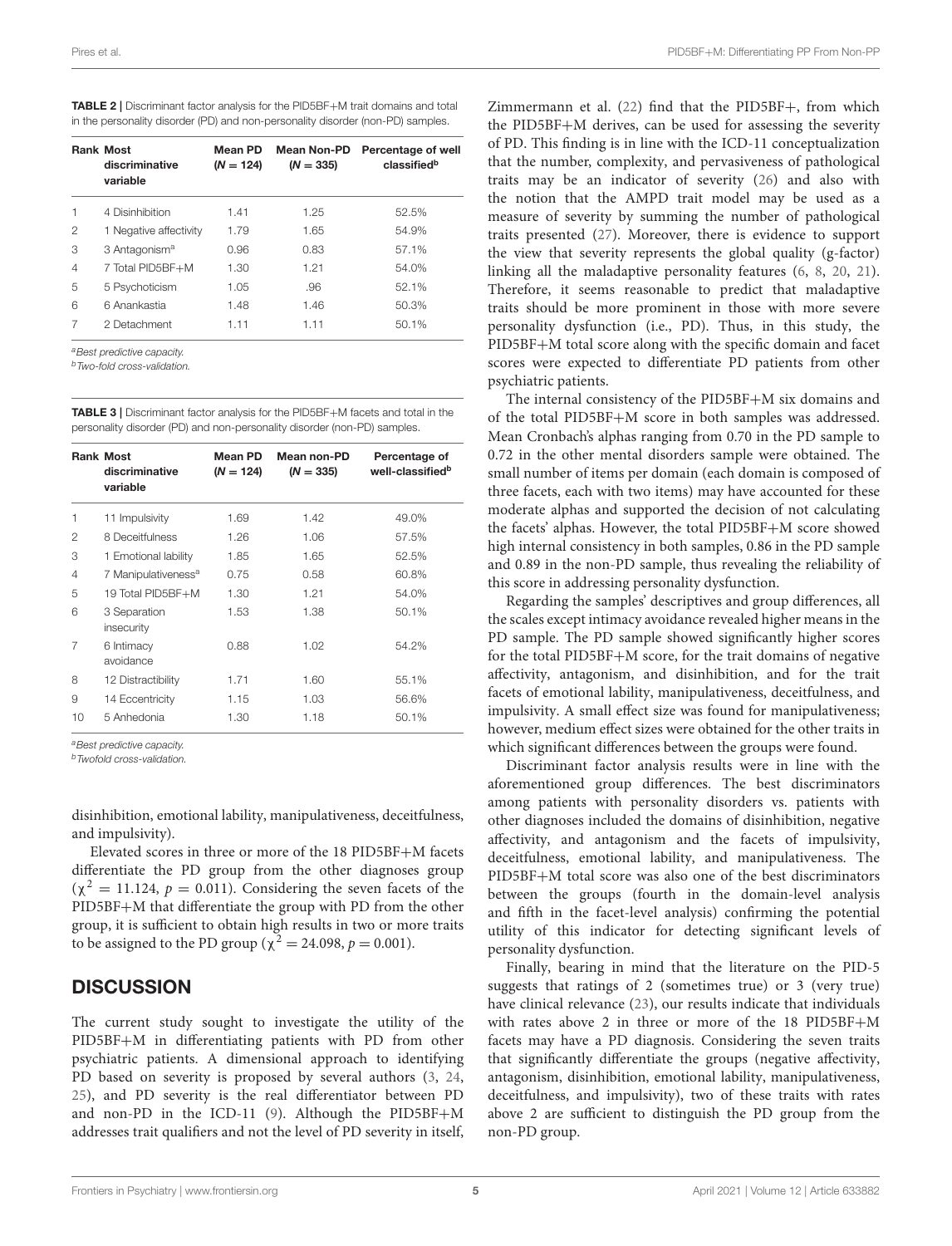|                 |             |             | 18 PID5BF+M facets |           |                     |                             |                |                |                |              |
|-----------------|-------------|-------------|--------------------|-----------|---------------------|-----------------------------|----------------|----------------|----------------|--------------|
|                 |             |             | $>2$ in 0          | $>2$ in 1 | $>2$ in 2<br>traits | $>2$ in 3<br>or more traits | <b>Total</b>   |                |                |              |
|                 |             |             | traits             | traits    |                     |                             |                |                |                |              |
| PD              |             | Count       | 21                 | 19        | 18                  | 66                          | 124            |                |                |              |
|                 |             | % within PD | 16.9%              | 15.3%     | 14.5%               | 53.2%                       | 100.0%         |                |                |              |
| Other diagnosis |             | Count       | 87                 | 74        | 48                  | 123                         | 332            |                |                |              |
|                 |             | % within PD | 26.2%              | 22.3%     | 14.5%               | 37.0%                       | 100.0%         |                |                |              |
| Total           |             | Count       | 108                | 93        | 66                  | 189                         | 456            |                |                |              |
|                 |             | % within PD | 23.7%              | 20.4%     | 14.5%               | 41.4%                       | 100.0%         |                |                |              |
|                 |             |             |                    |           |                     | 7 PID5BF+M facets           |                |                |                |              |
|                 |             | $>2$ in 0   | $>2$ in 1          | $>2$ in 2 | $>2$ in 3           | $>2$ in 4                   | $>2$ in 5      | $>2$ in 6      | $>2$ in $7$    | <b>Total</b> |
|                 |             | traits      | traits             | traits    | or more traits      | or more traits              | or more traits | or more traits | or more traits |              |
| PD              | Count       | 47          | 25                 | 26        | 18                  | $\overline{7}$              | 1              | $\circ$        | $\circ$        | 124          |
|                 | % within PD | 37.9%       | 20.2%              | 21.0%     | 14.5%               | 5.6%                        | 0.8%           | 0.0%           | 0.0%           | 100.0%       |
| Other diagnosis | Count       | 184         | 72                 | 51        | 19                  | 4                           | 2              | 1              | 1              | 334          |
|                 | % within PD | 55.1%       | 21.6%              | 15.3%     | 5.7%                | 1.2%                        | 0.6%           | 0.3%           | 0.3%           | 100.0%       |
| Total           | Count       | 231         | 97                 | 77        | 37                  | 11                          | 3              | 1              | $\mathbf{1}$   | 458          |
|                 | % within PD | 50.4%       | 21.2%              | 16.8%     | 8.1%                | 2.4%                        | 0.7%           | 0.2%           | 0.2%           | 100.0%       |

<span id="page-5-0"></span>TABLE 4 | Number and percentage of individuals from the personality disorder (PD) and non-personality disorder (non-PD) samples with scores above 2 in the 18 PID5BF+M facets and in the seven PID5BF+M facets that differentiate the groups.

Bold values highlight the number of traits that distinguish the PD group from the non-PD group and above which a PD diagnosis is suggested.

The prominence of maladaptive traits, particularly the presence of elevated scores in three or more facets in the PD group, mirroring the severity of personality dysfunction [\(6,](#page-6-4) [8,](#page-6-6) [20,](#page-6-18) [21\)](#page-6-19), appears to support the ability of the PID5BF+M to differentiate PD from non-PD patients. Moreover, considering that the PD group was largely composed of borderline PD, characterized by the presence of facets from the negative affectivity, antagonism, and disinhibition domains in the AMPD, the results of the current study suggest that the PID5BF+M also has the potential to describe the specific traits that characterize the stylistic manifestations of PD. Therefore, although more research is needed, the current study appears to support the validity of the PID5BF+M as a global measure of personality dysfunction severity beyond just characterizing specific PD trait expressions.

The absence of other instruments' data to establish the convergent validity of the PID5BF+M, the heterogeneity of the clinical samples' composition and the small number of participants are limitations of this study. In particular, the fact that the PD sample has other diagnoses in comorbidity may overshadow the differences found. However, the study supports usage of the PID5BF+M for PD assessment, stressing its potential to identify patients with more severe personality dysfunction, that is, those who have higher scores in most of the maladaptive traits, and also highlighting the specific stylistic manifestations of the personality dysfunction. Moreover, considering that the PID5BF+M traits encompass traits described in both the ICD-11 PD classification system and the DSM-5 AMPD, it is plausible to expect that the current study, along with previous studies [\(14,](#page-6-12) [22\)](#page-6-20), may contribute to future developments of the DSM-5, namely by bringing it closer to the ICD-11, the WHO authoritative mental disorders classification system. Finally, for clinical practice and the diagnostic process, it would be incommensurably fruitful to have a diagnostic tool with fewer items, which is less time consuming and bridges the ICD-11 and the DSM-5 personality disorders classification systems.

# DATA AVAILABILITY STATEMENT

The data analyzed in this study is subject to the following licenses/restrictions: Our PID5BF+M data was derived from complete PID-5 data. To obtain the dataset analyzed for this study, please contact [ruteoliveirapires@gmail.com](mailto:ruteoliveirapires@gmail.com) or [rpires@psicologia.ulisboa.pt.](mailto:rpires@psicologia.ulisboa.pt)

# ETHICS STATEMENT

The studies involving human participants were reviewed and approved by Ethics committee of the Faculdade de Psicologia— Universidade de Lisboa. The patients/participants provided their written informed consent to participate in this study.

### AUTHOR CONTRIBUTIONS

RP designed the study, provided state of the art revision, supervised the research project and data collection, performed the data analysis and its interpretation, and wrote the first draft of the manuscript. JH-C collaborated in the study design, supervised the research project and data collection, and provided